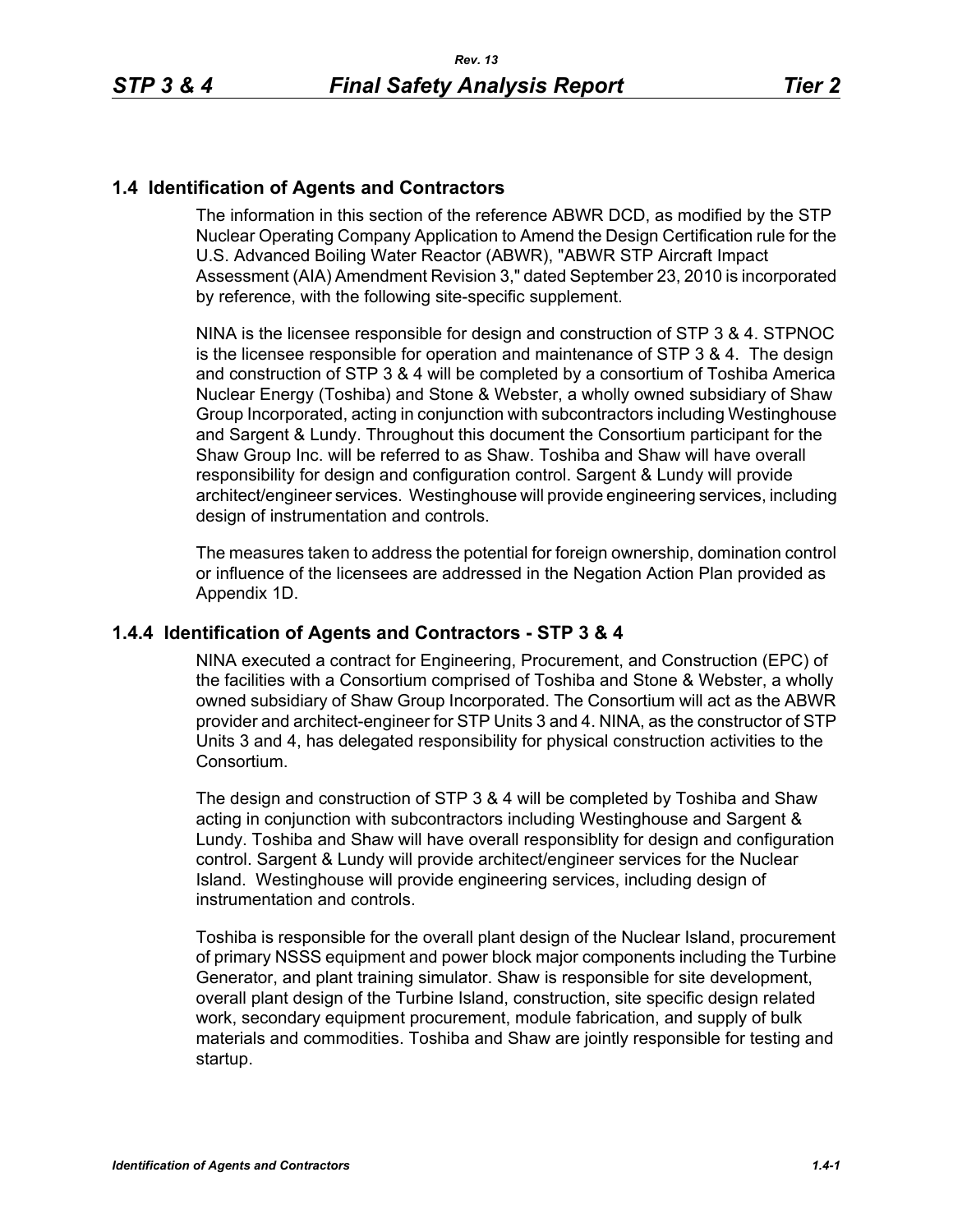# **1.4.4.1 Nuclear Innovation North America LLC**

NINA was formed in 2008. Its focus is to market and promote ABWR nuclear technology, and to develop and construct ABWR nuclear power generation facilities in the U.S. NINA assumed responsibility for the design and construction of STP 3 & 4 in 2011. It organized itself for this purpose by transitioning the previously existing STPNOC organization responsible for the development of STP 3 & 4 from STPNOC to NINA. This transition included the programs, processes and procedures developed by STPNOC for STP 3 & 4. NINA's STP 3 & 4 organization is focused on the design and construction of STP 3 & 4 and coordination with STPNOC for the operation of STP 3 & 4. After the 10CFR52.103(g) finding or authorization for interim operation pursuant to 10CFR52.103(c) is issued, NINA will provide services to STPNOC to support completion of construction.

# **1.4.4.2 STP Nuclear Operating Company**

STPNOC is the operator and license holder of STP 1 & 2 and will be the operator and license holder for STP 3 & 4 upon issuance of the 52.103(g) finding or authorization for interim operation pursuant to 10 CFR 52.103(c). During the construction period STPNOC will provide services to NINA that support the implementation of the Operational Programs and system operations during the test program.

STPNOC is a Texas non-profit corporation, created, controlled and financed by the owners of STP 1 & 2 specifically for the purpose of operating STP 1 & 2. STPNOC has had responsibility for the operation of STP 1 & 2 since November 17, 1997, when the Operating Licenses were amended to transfer this responsibility to STPNOC from Houston Lighting & Power Company.

STP 1 & 2 each utilizes a four-loop, pressurized water reactor (PWR) Nuclear Steam Supply System (NSSS) and supporting auxiliary systems designed by Westinghouse Electric Corporation. The rated core thermal power of each unit is 3,853 MWt. Each unit was originally designed for a net electrical power output of 1,250 MWe at 3.5 in. Hg abs. backpressure. Commercial operation was declared in August 1988 and June 1989 for STP 1 & 2, respectively.

## **1.4.4.3 Toshiba Power Systems Company**

Toshiba Power Systems Company is responsible for the Engineering, Procurement, and Construction (EPC) of STP Units 3 & 4. In this capacity Toshiba has overall project management responsibility for the design and construction of the facility, including support of the Combined License Application (COLA), in conjunction with the subcontractors described below.

Toshiba has extensive experience in the design, construction, and commissioning of the Advanced Boiling Water Reactor (ABWR) worldwide, having participated in the development of the common engineering documents, design of the ABWR systems, and construction of three ABWRs in Japan. The first ABWR plant, Kashiwazaki-Kariwa Unit No. 6, commenced commercial operation in 1996, followed by Unit No.7 in 1997, and Hamaoka Unit No. 5 in January 2005.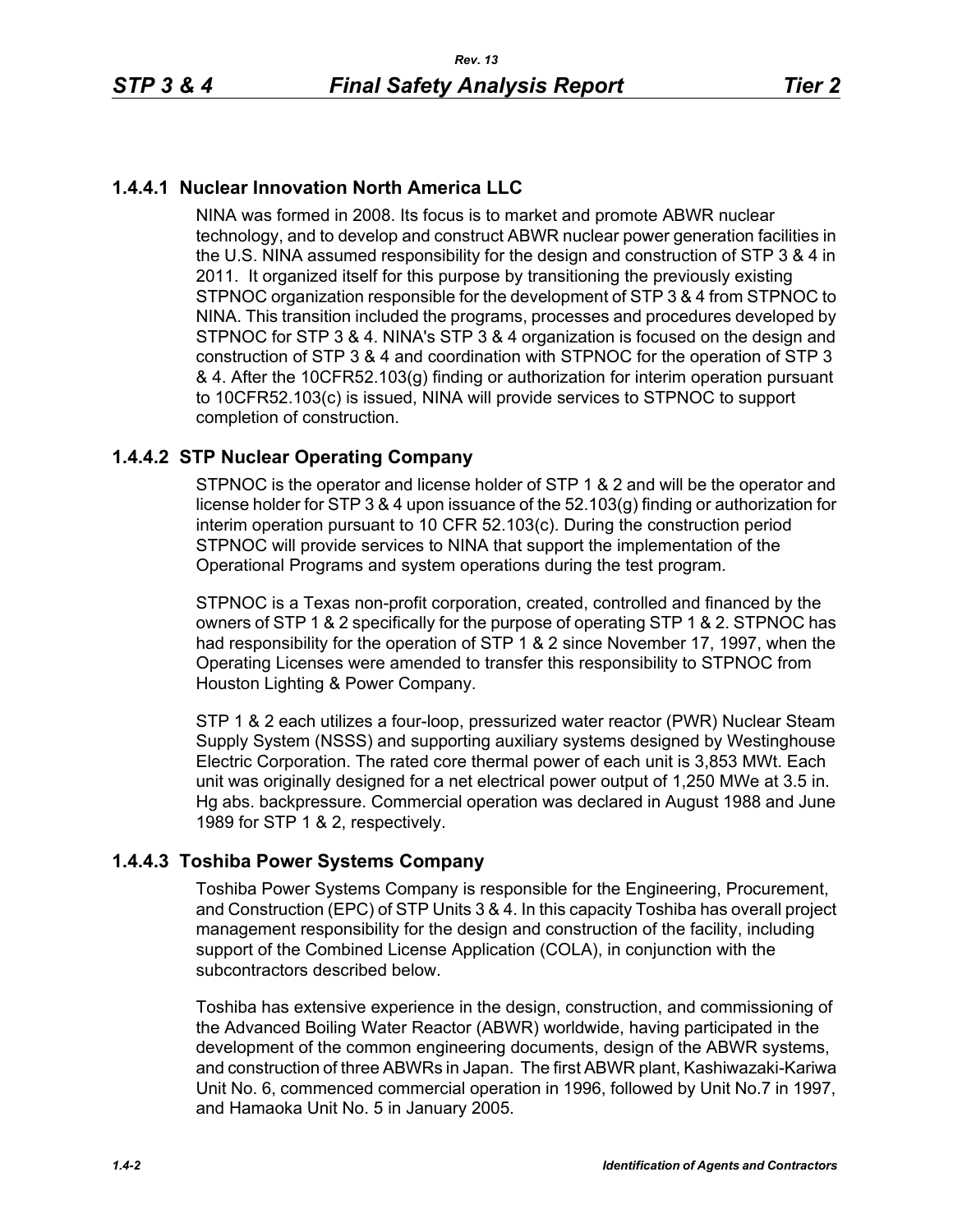### **1.4.4.4 Shaw Group Inc.**

Shaw Group Incorporated, as part of the Consortium, is responsible for the Engineering, Procurement, and Construction (EPC) of STP Units 3 & 4. In this capacity Shaw with Toshiba has overall project management responsibility for the design and construction of the facility, including support of the Combined License Application (COLA), in conjunction with the subcontractors described below.

Shaw is a Fortune 500 company which has been an active participant in the nuclear industry for nearly 60 years, from providing engineering and design services for Shippingport, the nation's first commercial nuclear power plant, to the restart of Tennessee Valley Authority's Browns Ferry Unit 1, which at the time was the largest nuclear construction project in the western hemisphere. Shaw continues to prove its leadership role in the nuclear industry by being part of the AP1000 Consortium. Shaw is part of a vertically integrated company, Shaw Group, Inc., which has nearly 180 offices worldwide and over 28,000 employees, of which approximately 3,100 are nuclear professionals offering nuclear services on four continents.

### **1.4.4.5 Westinghouse Electric Corporation**

Westinghouse Electric Corporation (WEC) has significant experience in the design, construction, inspection and maintenance of domestic and international nuclear power plants.

#### **1.4.4.6 Sargent & Lundy**

Sargent & Lundy provides engineering services for STP 3 & 4, specifically the design of the Nuclear Island, including the Reactor Building, Control Building, Radwaste Building and Ultimate Heat Sink.

For more than 100 years Sargent & Lundy has provided comprehensive consulting, engineering, design, and analysis for electric power generation and power delivery projects worldwide. Sargent & Lundy has a large, highly experienced staff solely dedicated to the energy business.

#### **1.4.4.7 Other Contractors**

Several specialized consultants assisted in developing the COLA.

## **1.4.4.7.1 Tetra Tech NUS, Inc.**

Tetra Tech NUS, Inc. performed data collection and analysis, and prepared sections of the Final Safety Analysis Report (FSAR) and Environmental Report (ER), including socioeconomics/demographics, ecology and ecological impacts of construction and operation, land and water use impacts of construction and operation, transmission system impacts of construction and operation, radiological impacts of operation, uranium fuel cycle and transportation of radioactive materials impacts, and environmental impacts of postulated accidents.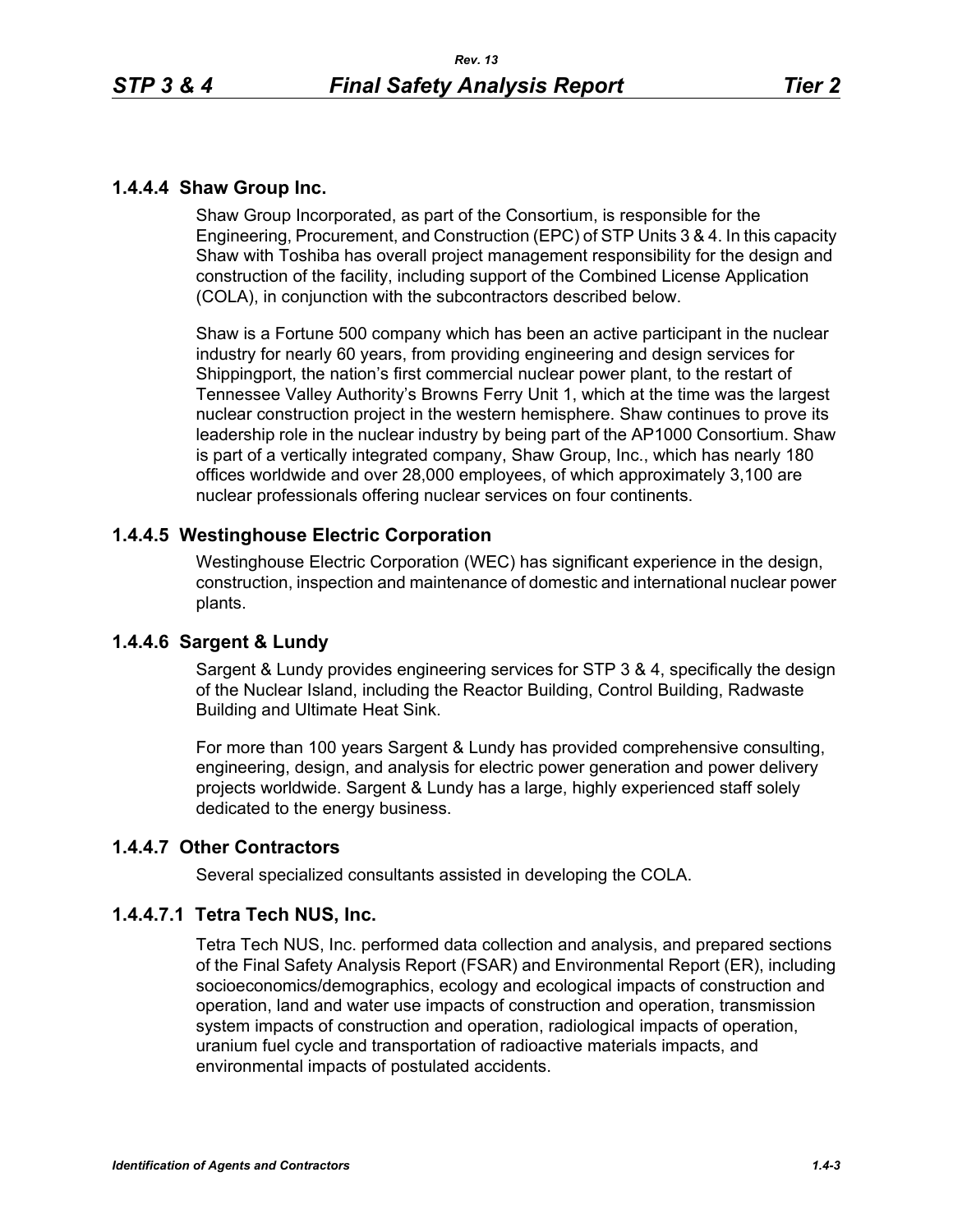Tetra Tech NUS, Inc. has prepared sections of the FSAR and ER for several Early Site

Permit (ESP) and COLAs, including the North Anna and Vogtle ESP applications, and the V.C. Summer and Calvert Cliffs COLAs. In addition, Tetra Tech NUS has prepared ERs for license renewal applications for more than 30 nuclear plants.

### **1.4.4.7.2 MACTEC Engineering and Consulting, Inc.**

MACTEC Engineering and Consulting, Inc. (MACTEC) performed geotechnical field investigations and laboratory testing in support of FSAR Section 2.5, Geology, Seismology, and Geotechnical Engineering. That effort included performing standard penetration tests; obtaining core samples and rock cores; performing cone penetrometer tests, cross-hole seismic tests, and laboratory tests of soil and rock samples; installing ground water observation wells; and preparing a data report.

MACTEC has implemented subsurface site geotechnical investigations for several projects. These include the Vogtle and North Anna ESP applications, and the V.C. Summer, North Anna, and Vogtle COLAs. MACTEC is also involved with other ESP applications and COLAs presently being developed.

#### **1.4.4.7.3 William Lettis & Associates, Inc.**

William Lettis & Associates, Inc. (WLA) performed geologic mapping and the characterization of seismic sources in support of FSAR Section 2.5, including literature review, geologic field reconnaissance, review and evaluation of existing seismic source characterization models, identification and characterization of any new or different sources, and preparation of the related FSAR sections.

WLA has implemented geologic reconnaissance investigations and research to support ESP applications and COLAs for several projects. These include the Vogtle and North Anna ESP applications, and the Calvert Cliffs and V.C. Summer COLAs. WLA is also involved with other ESP applications and COLAs presently being developed.

#### **1.4.4.7.4 Risk Engineering, Inc.**

Risk Engineering, Inc. (REI) performed probabilistic seismic hazard assessments and related sensitivity analyses in support of FSAR Section 2.5. These assignments included sensitivity analyses of seismic source parameters and updated ground motion attenuation relationships, development of updated safe shutdown earthquake ground motion values, and preparation of the related FSAR sections.

REI has performed probabilistic seismic hazard analyses to support ESP applications and COLAs for several projects. These include the Vogtle and North Anna ESP applications, and the Calvert Cliffs, V.C. Summer, and North Anna COLAs. REI is also involved with other ESP applications and COLAs presently being developed.